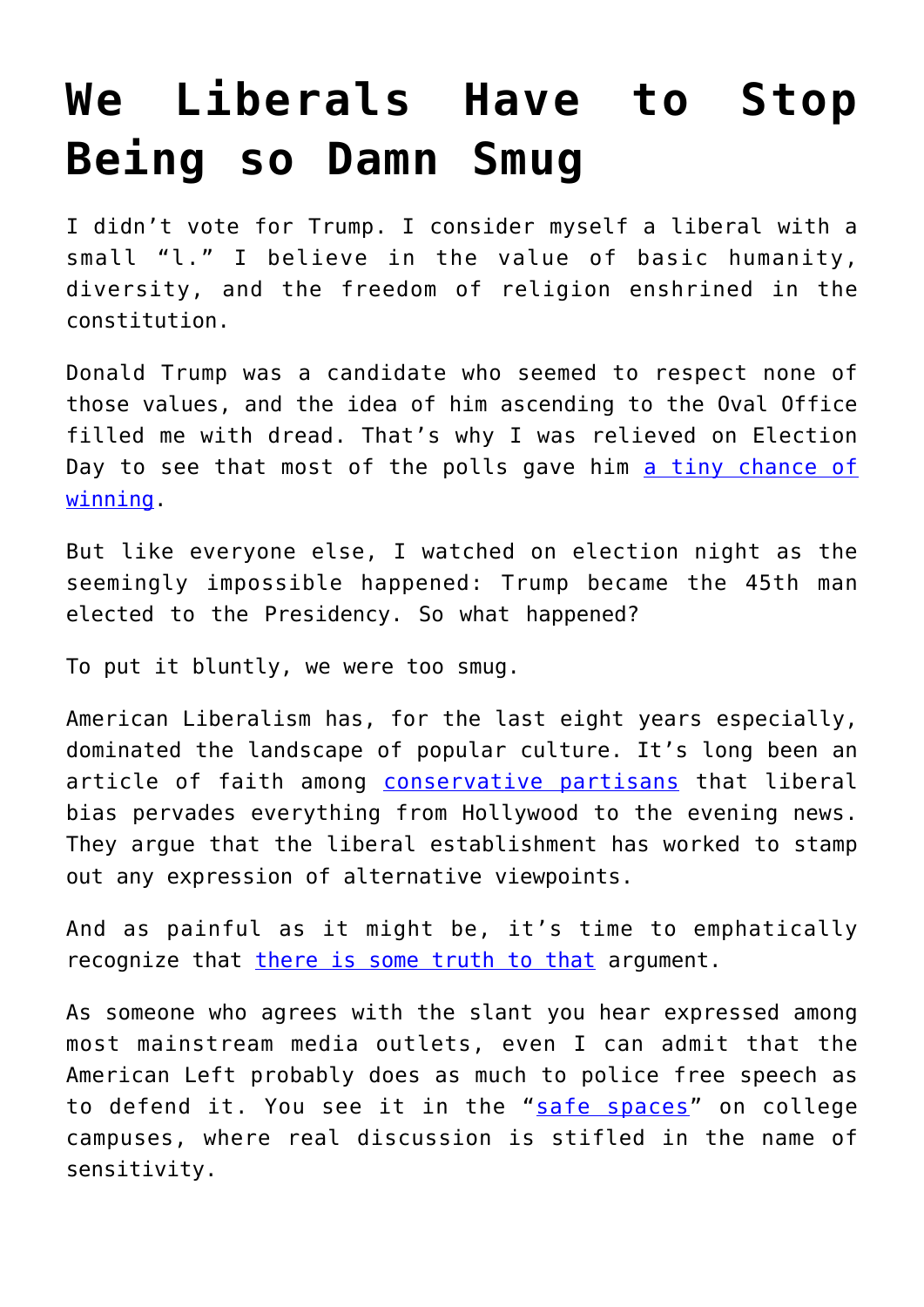There are ideas that are so hateful and destructive to a free and equal society that they should be challenged wherever they appear: things like racism, misogyny, and nativism. Trump, in the minds of many, said things on the campaign trail that ticked all those boxes. And as a result, it became easy (and far too tempting) to dismiss his supporters as representing the death rattle of a time in America when these ideas were mainstream. And it was a vision of America we were glad to see buried with them under another four years of the status quo.

Even in her attempt to plead for some empathy for Trump voters, Hillary Clinton called half of them "[deplorables"](https://www.washingtonpost.com/politics/clintons-deplorables-remark-sums-up-a-deplorable-election-season/2016/09/10/78977694-777b-11e6-be4f-3f42f2e5a49e_story.html) and many of us on her side nodded our heads and smirked to hear our own views of them expressed so candidly. Meanwhile, there was no media backlash to a presidential candidate calling a quarter of the country "irredeemable" (except, of course, on [Breitbart\)](http://www.breitbart.com/big-government/2016/09/13/irredeemable-clinton-deplorable/).

That's why the possibility of Trump's election wasn't reflected in the polls. So many who wanted to vote for him were afraid that expressing that preference publically would get them called racists and misogynists. And it would have. The media implicitly or explicitly agreed that Trump voters were "deplorable."

These people weren't voting for Trump because they were racists. Sure, some undoubtedly were. But most just wanted the Democratic Establishment to stop sacrificing them on the altar of globalism while dismissing their cries of protest as xenophobia. The unemployed autoworker in Michigan was tired of hearing college kids tell him how he needed to check his white privilege, when he rightfully felt like he wasn't benefiting much from it.

There's a deep and pervasive smugness in American Liberalism. There's a sense that you either agree with us or you're wrong. The people who elected Trump felt unheard because the Liberal